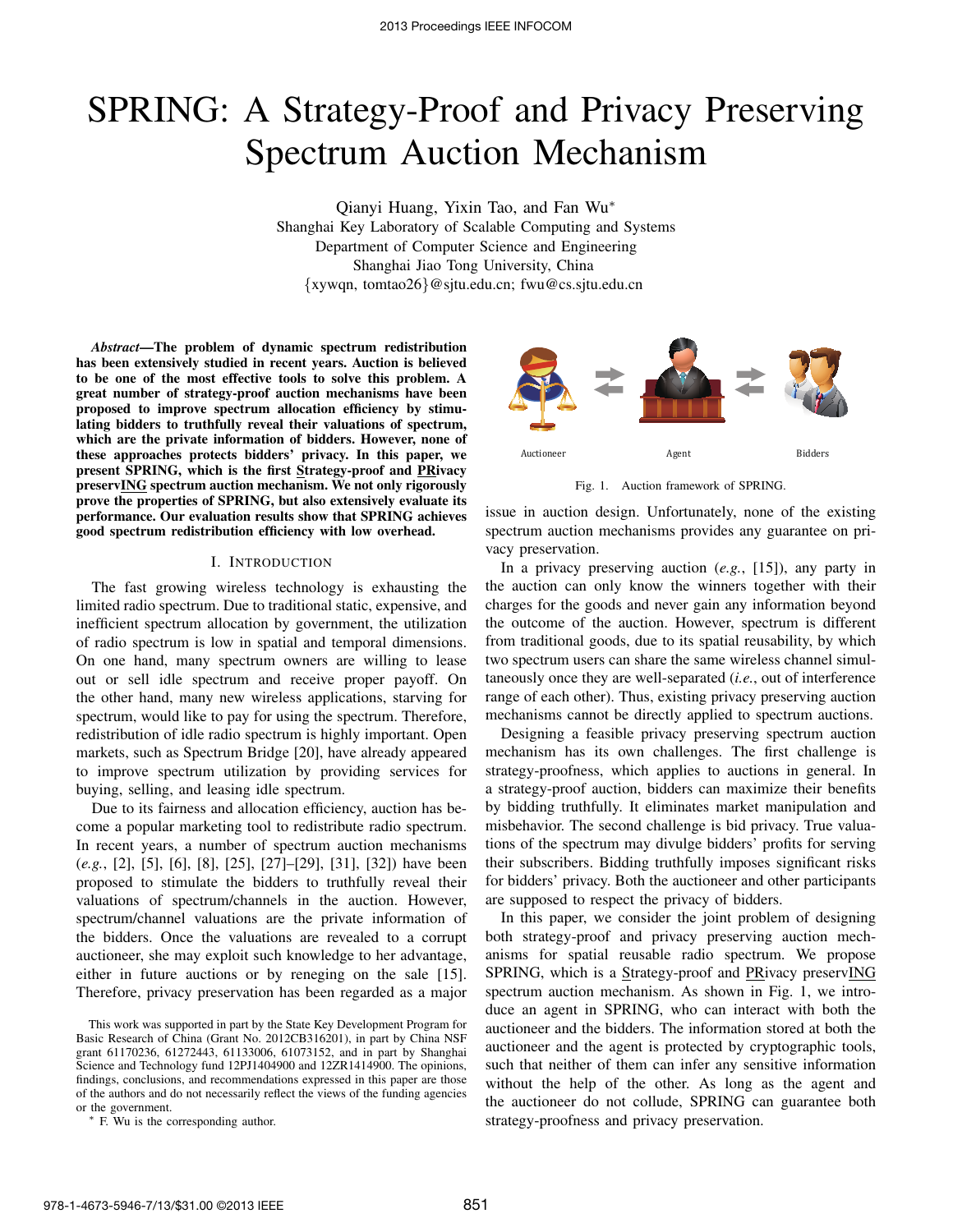We summarize our contributions in this paper as follows.

- *•* To the best of our knowledge, SPRING is the first strategy-proof and privacy preserving auction mechanism for spectrum redistribution.
- *•* We propose a novel and practical technique, called SPRING, to guarantee privacy preservation in a generic strategy-proof spectrum auction mechanism (*e.g.*, [27], [32]). We also extend SPRING to adapt to multi-channel bids, and it still achieves both strategy-proofness and privacy preservation.
- We implement SPRING and extensively evaluate its performance. Our evaluation results show that SPRING achieves good efficiency on spectrum redistribution, while inducing only a small amount of overhead.

The remainder of this paper is organized as follows. In Section II, we briefly review the related work. In Section III, we present technical preliminaries. In Section IV, we present the detailed design of SPRING for the single channel request case. In Section V, we extend SPRING to support multichannel bids. In Section VI, we show the evaluation results of SPRING. Finally, we conclude our work and point out potential directions for future work in Section VII.

## II. RELATED WORK

Spectrum allocation mechanisms have been studied extensively in recent years. A number of works have been presented for market-driven dynamic spectrum auctions. For instance, [27], [31], [32] are early works on auction-based spectrum allocation mechanisms, achieving both strategy-proofness and economic-robustness. Deek *et al.* proposed *Topaz* [5] to guard against time-based cheating in online spectrum auctions. Al-Ayyoub and Gupta [2] designed a polynomial-time truthful spectrum auction mechanism with a performance guarantee on revenue. Xu *et al.* [28], [29] and Yu *et al.* [30] proposed efficient spectrum allocations in multi-channel wireless networks. TAHES [8] addresses both heterogeneous spectrums and interference graph variation. Dong *et al.* [6] tackled the spectrum allocation problem in cognitive radio networks via combinatorial auction. Gao and Wang [10] proposed several algorithms that enable selfish players to converge to the minmax coalition-proof Nash equilibrium (MMCPNE) in channel allocation scheme. However, none of the existing spectrum auction mechanisms provides any guarantee on privacy preservation.

Extensive work has focused on privacy preserving mechanism design for over twenty years. In [14], differential privacy [7] was introduced as a solution concept. In [21], the authors addressed efficiency and privacy tradeoffs in mechanism design and provided a general framework for analyzing the tradeoff. Brandt and Sandholm [3] investigated unconditional full privacy in sealed-bid auctions. In [4], [12], [17], [19], the authors employed various cryptography techniques to achieve security in various auction schemes. Unfortunately, when applied to spectrum auctions, these existing solutions either require exponential complexity, or lead to significant degradation of spectrum utilization. Jointly considering the

characteristics of spectrum auction and the privacy of bidders, we are the first to investigate strategy-proof and privacy preserving mechanisms for spectrum auction.

## III. PRELIMINARIES

In this section, we first briefly review some important solution concepts from mechanism design, and then present our auction model together with a generic strategy-proof auction for spectrum allocation. Finally, we introduce several useful tools from cryptography.

## *A. Solution Concepts*

We review the solution concepts used in this paper. A strong solution concept from mechanism design is *dominant strategy*.

Definition 1 (Dominant Strategy [16] [9]). *Strategy s<sup>i</sup> is player i's dominant strategy in a game, if for any strategy s ′ i ̸*= *s<sup>i</sup> and any other players' strategy profile s−<sup>i</sup>:*

$$
u_i(s_i, s_{-i}) \ge u_i(s'_i, s_{-i}).
$$

Apparently, a dominant strategy of a player is a strategy that maximizes her utility, regardless of what strategy profile the other players choose.

The concept of dominant strategy is the basis of *incentivecompatibility*, which means that there is no incentive for any player to lie about her private information, and thus revealing truthful information is a dominant strategy for each player. An accompanying concept is *individual-rationality*, which means that every player truthfully participating in the auction is expected to gain no less utility than staying outside. We now introduce the definition of *Strategy-Proof Mechanism*.

Definition 2 (Strategy-Proof Mechanism [13] [24]). *A mechanism is strategy-proof when it satisfies both incentivecompatibility and individual-rationality.*

In the field of privacy preservation, k-anonymity [22] is a commonly used criteria for evaluating privacy preserving schemes. A scheme provides k-anonymity protection when a person cannot be distinguished from at least *k −* 1 other individuals.

Definition 3 (k-anonymity [22]). *A privacy preserving scheme satisfies k-anonymity, if a participant cannot be identified by the sensitive information with probability higher than* 1*/k.*

In this paper, we consider the problem of privacy preserving in a semi-honest model, in which each party honestly follows the protocol, but attempts to infer additional information from the messages received during the execution.

#### *B. Auction Model*

As shown in Fig. 1, we model the process of spectrum allocation as a sealed-bid auction, in which there is an *auctioneer*, an *agent*, and a group of *bidders*. There are a number of orthogonal and homogenous spectrum channels that can be leased out to a set of bidders. In contrast to existing works (*e.g.*, [27], [31], [32]), we have an additional trustworthy authority, called agent, who can communicate with both the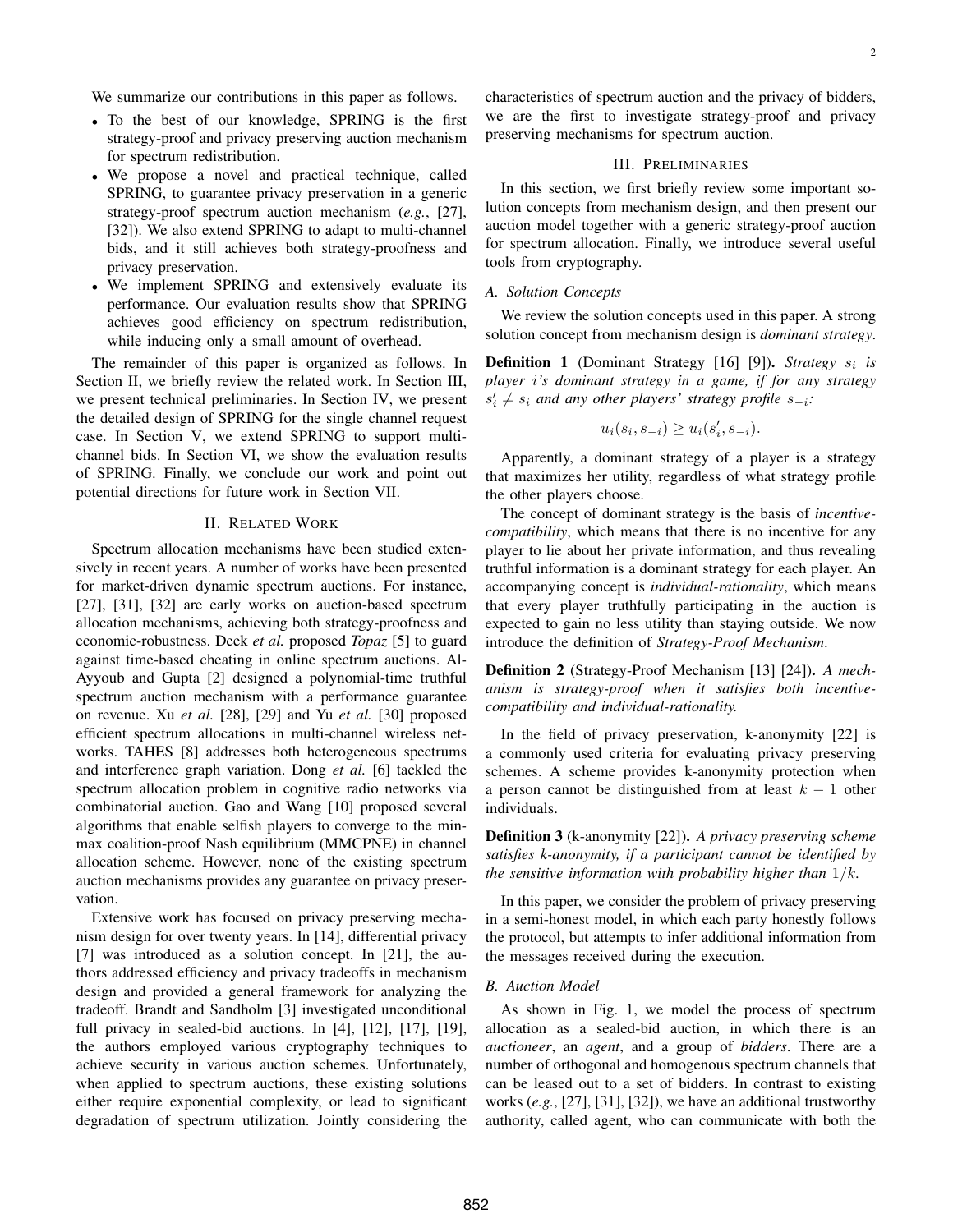auctioneer and the bidders. Bidders simultaneously submit their bids (encrypted by the method proposed in this paper) for channels via the agent to the auctioneer, such that no bidder can learn other participants' bids. The auctioneer decides the allocation of channels and the charges for the winners.

We consider that there is a set  $\mathbb{C} = \{1, 2, \ldots, c\}$  of orthogonal and homogenous channels. Different from the allocation of traditional goods, wireless channels can be spatially reused, meaning that more than one well-separated bidders can work on the same channel simultaneously, provided that they do not interfere with each other.

We also consider that there is a set  $\mathbb{N} = \{1, 2, \ldots, n\}$  of bidders. Each bidder  $i \in \mathbb{N}$  requests a single channel (in Section IV) or multiple channels (in Section V), and has a valuation  $v_i$  per channel. The per channel valuation may be the revenue gained by the bidder for serving her subscribers, which is also referred to as *type* in literature, and is private to the bidder.

Let  $\vec{v} = (v_1, v_2, \dots, v_n)$  denote the valuation profile of the bidders. In the auction, the bidders choose their bids, denoted by  $b = (b_1, b_2, \ldots, b_n)$ , which are based on their types, and submit the encrypted bids simultaneously to the auctioneer via the agent.

The auctioneer determines the set of winners W *⊆* N, channel allocation to the bidders  $\vec{a} = (a_1, a_2, \dots, a_n)$ , and the charging profile  $\vec{p} = (p_1, p_2, \dots, p_n)$ .

Then the utility  $u_i$  of bidder  $i \in \mathbb{N}$  can be defined as the difference between her valuation on the channels that she wins and the charge *p<sup>i</sup>* :

$$
u_i = v_i a_i - p_i.
$$

We assume that the bidders are rational. The objective of each bidder is to maximize her utility and she has no preference over different outcomes with equivalent utility. We also assume that the bidders do not collude with each other.

In contrast to the bidders, the overall objective of the auction mechanism is to achieve good channel utilization and satisfaction ratio, while guaranteeing strategy-proofness and privacy preservation. Here, channel utilization is the average number of bidders allocated to each channel; satisfaction ratio is the percentage of winning bidders in the auction.

#### *C. Generic Strategy-Proof Spectrum Auction*

In this subsection, we present a generic strategy-proof spectrum auction mechanism, which is general enough to capture the essence of a category of strategy-proof spectrum auction mechanisms (*e.g.*, [27], [32]). The generic spectrum auction presented here works in the case of single channel auction. In Section V, we will show how to extend it to adapt to multi-channel bids.

In the generic spectrum auction, a channel can be leased to several bidders if they can transmit and receive signals simultaneously with an adequate Signal to Interference and Noise Ratio (SINR). We model the interference of the bidders by a conflict graph. Bidders are first divided into non-conflicting groups by any existing graph coloring algorithm (*e.g.*, [26]) in a bid-independent way:

$$
\mathbb{G} = \{g_1, g_2, \ldots, g_m\},\
$$

*s.t.*,  $g_j \cap g_l = \emptyset, \forall g_j, g_l \in \mathbb{G}, j \neq l$  and ∪ *gj∈*G  $g_j = N$ .

A group bid  $\sigma_j$  for each group  $g_j \in \mathbb{G}$  is calculated as

$$
\sigma_j = |g_j| \cdot \min\{b_i | i \in g_j\}.
$$

All bidder groups are ranked by their group bids in nonincreasing order with bid-independent tie breaking:

$$
G': \sigma'_1 \geq \sigma'_2 \geq \ldots \geq \sigma'_m.
$$

Bidders from the top  $w = \min(c, m)$  groups are winners. Each winning group is charged with  $\sigma'_{w+1}$  (0, if  $\sigma'_{w+1}$  does not exist). The charge is shared evenly among the bidders in each winning group. Formally, a bidder *i* from a winning group *g<sup>j</sup>* is charged with price

$$
p_i = \begin{cases} \sigma'_{w+1}/|g_j| & \text{if } m > c, \\ 0 & \text{otherwise.} \end{cases}
$$

Essentially, the generic spectrum auction guarantees strategy-proofness, because the charge for a winner is independent of her bid. Due to limitations of space, we do not formally prove it.

Theorem 1. *The generic spectrum auction is a strategy-proof mechanism.*

## *D. Cryptographic Tools*

In this paper, we employ two cryptographic tools, including order preserving encryption and oblivious transfer.

*1) Order Preserving Encryption:* OPES [1] is a representative scheme to encrypt numeric data while preserving the order. It enables any comparison operation to be directly applied on the encrypted data.

Intuitively, we can protect the privacy of bidders in the auction by encrypting the bids in a way that preserves the order and carrying out comparisons directly on the cipher text/value.

*2) Oblivious Transfer:* Oblivious Transfer (OT) [18] describes a paradigm of secret exchange between two parties, a sender and a receiver.

The receiver can access one of the *z* secrets from the sender, without getting any information about the remaining  $z - 1$ secrets, while the sender has no idea which of the *z* secrets was accessed. Algorithm 1 shows the pseudo-code of  $OT_z^1$ proposed in [23], where *q* is a large prime, *g* and *h* are two generators of  $G_q$ , which is a cyclic group of order q, and  $Z_q$  is a finite additive group of *q* elements. As long as  $\log_a h$  is not revealed, *g* and *h* can be used repeatedly. SPRING employs an efficient 1-out-of-*z* oblivious transfer  $(OT_z^1)$  of integers [23].

## IV. SPRING

In this section, we present SPRING, which is a strategyproof and privacy preserving spectrum auction mechanism.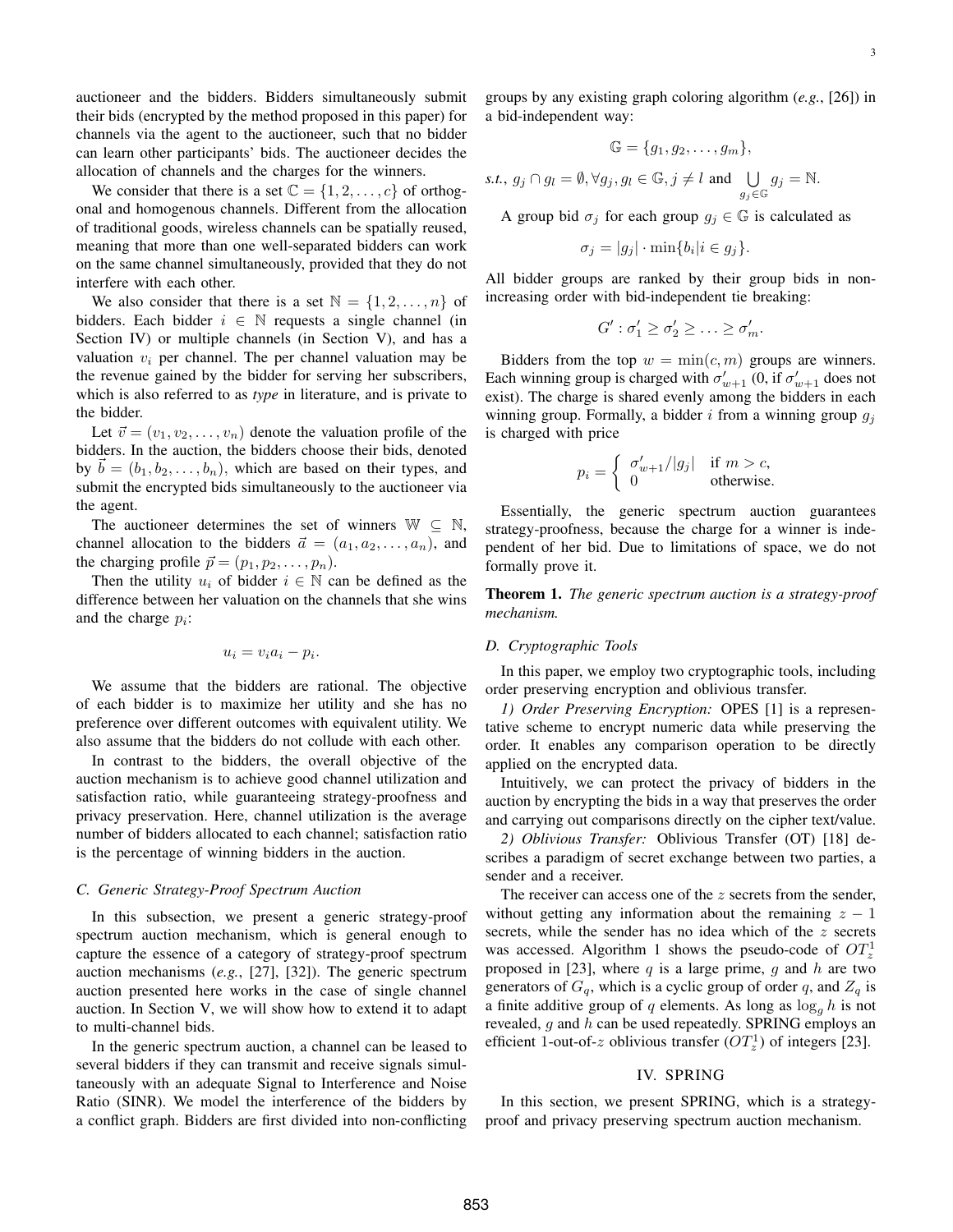## Algorithm 1 1-out-of-*z* Oblivious Transfer  $(OT_z^1)$

Initialization: **System parameters:**  $(g, h, G_q)$ ; Sender's input:  $s_1, s_2, \cdots, s_z \in G_q$ ; Receiver's choice:  $\alpha, 1 \leq \alpha \leq z$ ;

- 1: Receiver sends  $y = g^r h^\alpha, r \in_R Z_q$ ;
- 2: Sender sends  $c_i = (g^{k_i}, s_i(y/h^i)^{k_i}), k_i \in R Z_q, 1 \le i \le z;$
- 3: By  $c_{\alpha} = (d, f)$ , receiver computes  $s_{\alpha} = f/d^{r}$ .

## *A. Design Rational*

SPRING integrates cryptographic tools with the generic spectrum auction mechanism to achieve both strategyproofness and privacy preservation. The main idea of SPRING is to separate the information known by different parties in the auction, so that no party in the auction has enough knowledge to infer any sensitive information with confidence higher than  $1/k$ , while maintaining the functionality of the generic spectrum auction. We illustrate the design challenges and our idea in this subsection.

## (1) Information Separation

If there is a single central authority (auctioneer) carrying out the auction, it is inevitable that the sensitive information (*i.e.*, each bidder's bid) is revealed to the auctioneer. To prevent this threat, we introduce a new entity, called agent. It is the agent's duty to tell the auctioneer the minimal amount of information necessary for deciding the winners and their charges. However, the information should not be fully accessed by the agent to prevent sensitive information leakage. So, we apply an endto-end asymmetric encryption scheme between the auctioneer and the bidders, so that the agent cannot decrypt the bidding messages.

## (2) Bid Encryption

Since the auctioneer needs to find the lowest bid in each bidder group without knowing the exact values of bids from group members, we need a method to map the bids from the bidding space to another value space, while maintaining the comparison relation. We integrate the idea of order preserving encryption to enable such a mapping and prevent the auctioneer from learning the distribution of bids. We let the agent do the order preserving encryption before the auction. When bidding, the bidders contact the agent to get the mapped bids via oblivious transfer, which prevents the agent from knowing which bids are chosen. Later, the agent collects end-to-end encrypted bidding messages from bidders. Only the auctioneer can decrypt the bidding messages, extract mapped bids, and find the lowest mapped bid. The auctioneer can consult the agent to get the original value of the lowest mapped bid.

#### *B. Design Details*

SPRING works in four steps shown as follows.

## Step 1: Initialization

Before running the spectrum auction, SPRING setups necessary system parameters. SPRING defines a set of possible bid values as

$$
\beta = {\beta_1, \beta_2, \ldots, \beta_z},
$$

in which  $\beta_1 < \beta_2 < \ldots < \beta_z$ , and requires that each bidder  $i$ 's bid  $b_i \in \beta$ .

The agent maps each bid value  $\beta_x \in \beta$  to  $\gamma_x$ , while maintaining the order, using the order preserving encryption scheme OPES.

$$
\gamma_x = OPES(\beta_x), \text{ s.t., } \gamma_1 < \gamma_2 < \ldots < \gamma_z.
$$

Here,  $\gamma = {\gamma_1, \gamma_2, \ldots, \gamma_z}$  is a set of secrets of the agent. The agent also initializes the parameters of oblivious transfer by determining the large prime *q* and two generators of cyclic group  $G_q$ :  $(q, h)$ .

SPRING employs an asymmetric key encryption scheme. We suppose that the auctioneer holds a private key *Keypriv*, and the matching public key *Keypub* is distributed to the bidders. SPRING also employs a digital signature scheme, in which each bidder  $i \in \mathbb{N}$  holds a signing key  $sk_i$ , and publishes the corresponding verification key *pk<sup>i</sup>* .

## Step 2: Bidding

Each bidder  $i \in \mathbb{N}$  chooses a bid  $b_i = \beta_x \in \beta$  according to her per channel valuation *v<sup>i</sup>* , and then interacts with the agent through a 1-out-of-*z* oblivious transfer to receive  $\hat{b}_i = \gamma_x$ , which is the order-preserving-encrypted value of  $\beta_x$ .

- Bidder *i* randomly picks  $r \in Z_q$ , and sends  $y = g^r h^x$  to the agent.
- The agent replies with  $c = \{c_1, c_2, \dots, c_z\}$ , in which

$$
c_l = \left(g^{k_l}, \gamma_l \left(y/h^l\right)^{k_l}\right), k_l \in_R Z_q, 1 \leq l \leq z.
$$

• The bidder picks  $c_x = (d, f)$  from *c*, and computes

$$
\hat{b}_i = \frac{f}{d^r} = \frac{\gamma_x \left( y/h^x \right)^{k_x}}{\left( g^{k_x} \right)^r} = \frac{\gamma_x \left( g^r h^x/h^x \right)^{k_x}}{\left( g^{k_x} \right)^r} = \gamma_x.
$$

Upon receiving  $\hat{b}_i$ , bidder *i* randomly picks a nonce  $r_i$ , and encrypts  $\left[\hat{b}_i, r_i\right]$  using the auctioneer's public key  $Key_{pub}$ :

$$
e_i = \text{Energy}\left(\left[\hat{b}_i, r_i\right], \text{Key}_{pub}\right),
$$

where *Encrypt*() is the asymmetric encryption function. Bidder *i* then submits the following tuple as a bid to the agent

$$
[i, e_i, Sign(e_i, sk_i)],
$$

where  $Sign()$  is the signing function.

For each tuple  $[i, e_i, sign_i]$  received, the agent checks its validity. If

$$
Verify(e_i, sign_i, pk_i) = True,
$$

where  $Verify()$  is the signature verification function, the tuple is accepted. Otherwise, it is discarded.

After collecting all the bids, the agent groups the bidders in a bid-independent way, as in the generic strategy-proof spectrum auction, and publishes the grouping result and encrypted bids, as shown in Table I. To satisfy *k*-anonymity, we require that each bidder group must contain at least *k* bidders.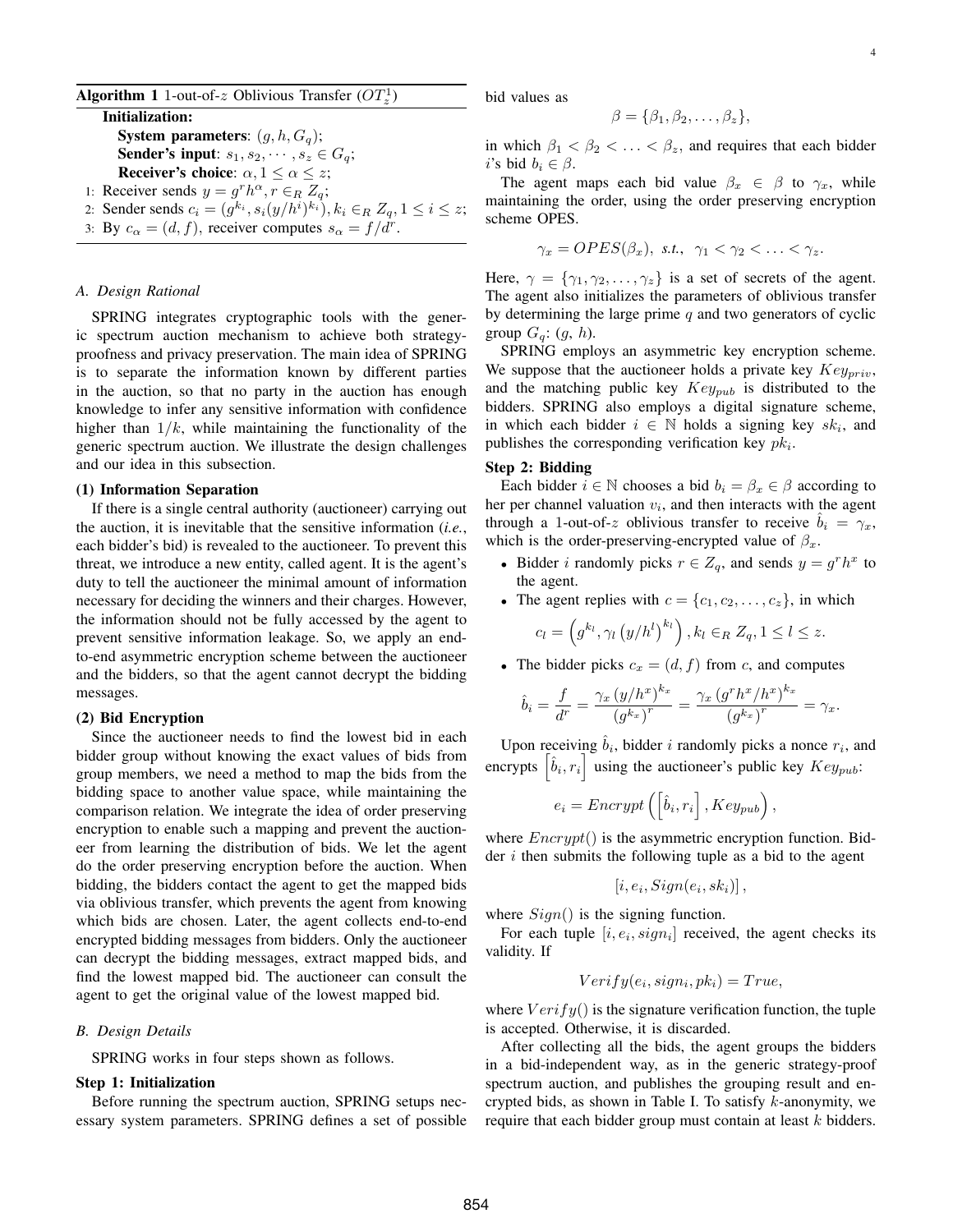In the table, bidder  $j_i$  is the *i*th member in group  $g_j$ , and  $e_{j,1}, e_{j,2}, \ldots, e_{j,|g_j|}$  are encrypted bids from bidders in group  $g_j$ . Note that the order of  $e_{j,i}$ 's is irrelevant to the sequence of bidders in group  $g_j$ , which means that there is no one-to-one correspondence between  $e_{j,i}$  and bidder  $j_i$  in any group.

TABLE I INFORMATION PUBLISHED BY THE AGENT.

| Group ID | Bidder ID                     | Encrypted Bid                           |
|----------|-------------------------------|-----------------------------------------|
|          | $1_1, 1_2, \ldots, 1_{ q_1 }$ | $e_{1,1}, e_{1,2}, \ldots, e_{1, g_1 }$ |
|          | $2_1, 2_2, \ldots, 2_{ g_2 }$ | $e_{2,1}, e_{2,2}, \ldots, e_{2, q_2 }$ |
| ٠<br>٠   |                               |                                         |
| ٠        |                               |                                         |
| $_{m}$   | $m_1, m_2, \ldots, m_{ g_m }$ | $e_{m,1}, e_{m,2}, \ldots, e_{m, g_m }$ |

## Step 3: Opening

For each group  $g_l \in \mathbb{G}$ , the auctioneer decrypts the bids using her private key to get  $\left\{\hat{b}_{l,1}, \hat{b}_{l,2}, \ldots, \hat{b}_{l, |g_l|}\right\}$ :

$$
\left[\hat{b}_{l,i}, r_{l,i}\right] = Decrypt\left(e_{l,i}, Key_{priv}\right), \forall i \in g_l,
$$

where *Decrypt*() is the asymmetric decryption function.

Since  $b_{l,i}$ 's are computed by the order preserving encryption scheme, the lowest bid in group  $g_l$  must also be mapped to the smallest order-preserving-encrypted bid in *g<sup>l</sup>* . Therefore, the auctioneer can locate the lowest bid  $\hat{b}_l^{min}$  in group  $g_l$  by finding the smallest one in  $\left\{\hat{b}_{l,1}, \hat{b}_{l,2}, \ldots, \hat{b}_{l,|g_l|}\right\}$ :

$$
\hat{b}_l^{min} = \min \left\{ \hat{b}_{l,i} | i \in g_l \right\}.
$$

Then, the auctioneer resorts to the agent to fetch the original value  $b_l^{min}$  of  $\hat{b}_l^{min}$ :

$$
b_l^{min} = OPES^{-1}(\hat{b}_l^{min}),
$$

where  $OPES^{-1}()$  is the reverse function of the order preserving encryption scheme.

The auctioneer now can calculate the group bid of  $g_l$ :

$$
\sigma_l = |g_l| \cdot b_l^{min}.
$$

Similarly, the auctioneer calculates the group bids  $\sigma_1, \sigma_2, \ldots, \sigma_m$  and sorts them in non-increasing order:

$$
\sigma'_1 \geq \sigma'_2 \geq \ldots \geq \sigma'_m.
$$

Same as the generic strategy-proof spectrum auction, winners W are the bidders from top  $w = \min(c, m)$  groups:

$$
\mathbb{W} = \bigcup_{j=1}^w g'_j,
$$

where  $g'_{j}$  is the group with *j*th highest group bid. In order to achieve strategy-proofness, each winning bidder group is charged with the group bid  $\sigma'_{w+1}$  of the  $(w + 1)$ th group. (We set  $\sigma'_{w+1} = 0$ , if the  $(w+1)$ th group does not exist.) The charge is shared evenly among all group members, hence each bidder  $i$  in winning group  $g_l$  is charged with

$$
p_i = \sigma'_{w+1}/|g_i|.
$$

#### *C. Illustrative Example*

The following example may help to illustrate our mechanism. Fig. 2 shows the interference range of seven bidders (*A* - *G*). They are competing for one channel. Assume that



Fig. 2. Conflict graph.

 $\beta = \{1, 2, 3, 4, 5\}$  and the number beside each bidder denotes her bid. For clarity and simplicity, we ignore the nonce and the procedures of digital signature/verification.

In the initialization step, the agent applies *OP ES* on *β* to get  $\gamma = \{3, 7, 10, 11, 15\}$ . The seven bidders interact with the agent through a 1-out-of-5 oblivious transfer to receive their order-preserving-encrypted bids (*i.e.*,  $\hat{b}_A = 15, \hat{b}_B =$ 11, ...,  $\hat{b}_G = 11$ ). Each bidder *i* encrypts her  $\hat{b}_i$  with the auctioneer's public key  $Key_{pub}$  and submit the result  $e_i$  to the agent.

According to the conflict graph, the bidders are split into two groups:  $g_1 = \{A, D, G\}$ ,  $g_2 = \{B, C, E, F\}$ . The agent publishes the grouping result and the encrypted bids from each group, as shown in Table II.

TABLE II Group ID Bidder ID Encrypted Bid 1 *A*, *D*, *G*  $e_D, e_A, e_G$ <br>2 *B*, *C*, *E*, *F*  $e_E, e_F, e_B, e_G$  $e_E, e_F, e_B, e_C$ 

The auctioneer decrypts the encrypted bids and locates the lowest bid in each group, which turns out to be  $\hat{b}_1^{min} = 3$ ,  $\hat{b}_2^{min} = 7$ . Then she resorts to the agent for the original values of  $\hat{b}_1^{min}$  and  $\hat{b}_2^{min}$ , resulting in  $b_1^{min} = 1$ ,  $b_2^{min} = 2$ .  $\sigma_1 =$  $3 \times 1 = 3$ ,  $\sigma_2 = 4 \times 2 = 8$ , thus  $\sigma_2 > \sigma_1$ . Therefore,  $g_2$ is the winning group and *B*, *C*, *E*, *F* each is charged with  $\sigma_1/4 = 3/4.$ 

## *D. Analysis*

We will show the strategy-proofness, k-anonymity, as well as some other attractive properties of SPRING.

The strategy-proofness of SPRING is inherited from the generic strategy-proof spectrum auction. Therefore, we omit the proof here and directly draw the following conclusion, due to limitations of space.

Theorem 2. *SPRING is a strategy-proof spectrum auction mechanism.*

Next, we focus on the k-anonymity of SPRING.

#### Theorem 3. *SPRING guarantees k-anonymity.*

Proof: In SPRING, there are two central authorities, including the auctioneer and the agent. The auctioneer knows the lowest bid in each group, but does not know which bidder it belongs to. The agent knows the encrypted bids, but has no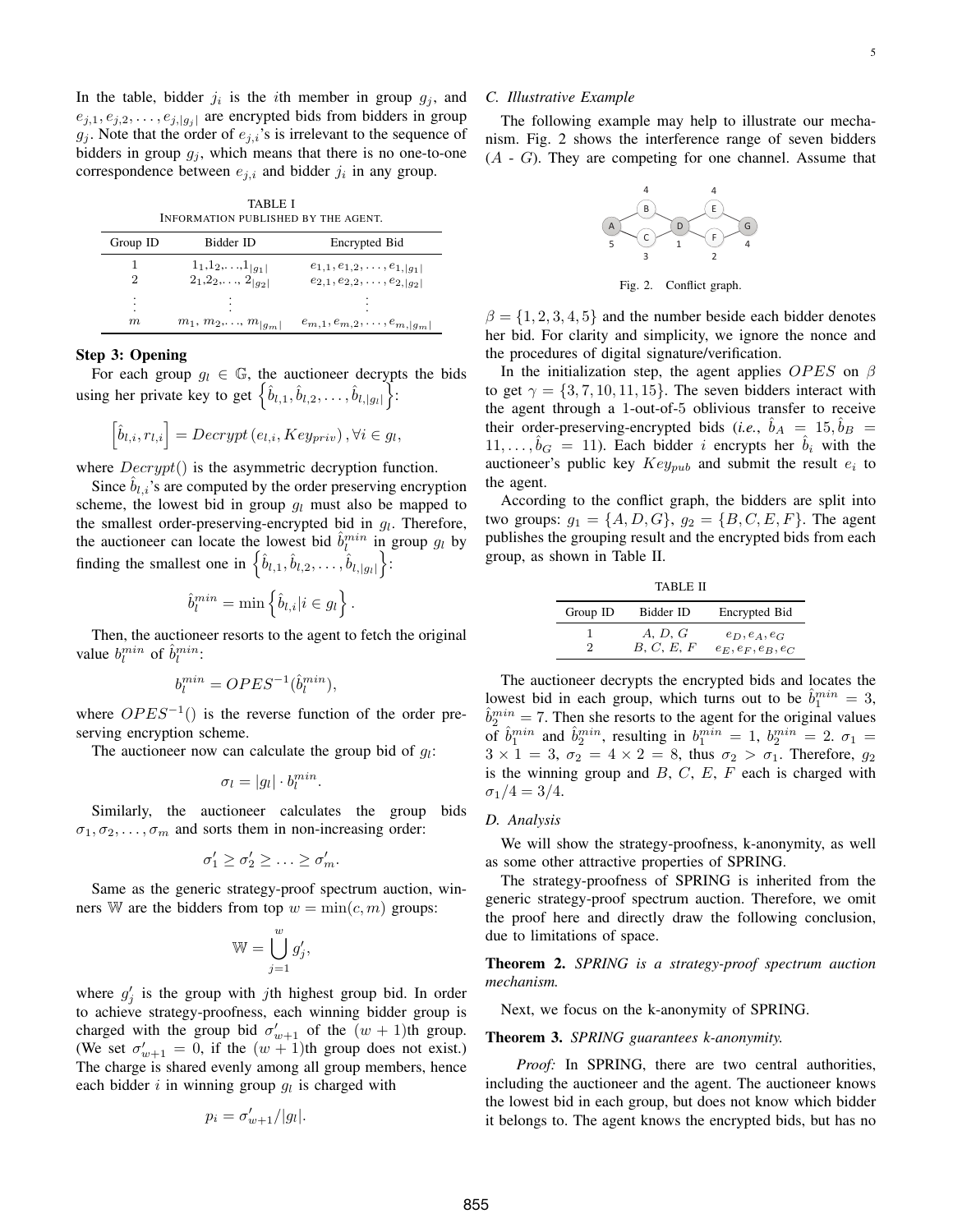way to decrypt any of them. Since no other party can get even more information than the auctioneer or the agent, we focus on privacy protection against the auctioneer and the agent in this proof. We recall that each valid bidder group must contain at least *k* bidders.

On one hand, bidder *i* gets  $b_i = \gamma_x$  through a 1-out-of-*z* oblivious transfer from the agent, who is unaware of which  $\gamma_x$  has been accessed by the bidder. Bidder *i* then sends the encrypted bid  $e_i$  to the agent, who cannot decrypt  $e_i$  without knowing the private key of the asymmetric encryption scheme. Although the agent may know the lowest bid in group  $g_l$  later when the auctioneer consults her, she still cannot infer its bidder owning to the nouce. So, the agent can not distinguish the bidder of the lowest bid in group  $q_l$  from at least  $k$  bidders.

On the other hand, although the auctioneer can decrypt an anonymous ciphertext  $e$  to get  $b$ , she can only reversely map the lowest  $b_{min}$  to the original bid  $b_{min}$  for each group, resorting to the agent. However, the auctioneer still cannot infer the bidder, to which *bmin* belongs out of at least *k* members in group *g<sup>l</sup>* .

So, neither the agent, nor the auctioneer, can identify any bidder's bid with probability higher than 1*/k*.

Therefore, we can conclude that SPRING guarantees kanonymity.

Besides strategy-proofness and k-anonymity, SPRING also achieves the following nice properties.

- *• Low Communication Overhead*: When *z* is constant, the communication overhead induced by SPRING is  $\mathcal{O}(n)$ , where *n* is the number of bidders.
- *• Low Computation Overhead*: The cryptographic tools adopted by SPRING are light weighted schemes, which only induce a small amount of computation overhead. Our evaluation results show that the computation overhead of SPRING is rather low.

#### V. EXTENSION TO MULTI-CHANNEL BIDS

In the previous section, we propose a strategy-proof and privacy preserving auction mechanism, in which each bidder bids for a single channel. In this section, we extend SPRING to adapt to the scenario in which a bidder can bid for multiple channels. Similarly, our extension achieves both strategyproofness and k-anonymity.

We now allow each bidder  $i \in \mathbb{N}$  to demand  $d_i$  channels. Let  $d = (d_1, d_2, \ldots, d_n)$  denote the demand profile of bidders.

We assume that each bidder has an identical valuation on different channels. In the auction, each bidder *i* submits not only her encrypted bid per channel  $v_i$ , but also the number of channels demanded *d<sup>i</sup>* . We also assume that the bidders do not cheat the demands.

To extend SPRING to adapt to multi-channel bids, we introduce *virtual group*, and update bidding and opening steps of SPRING. Note that the basic version of SPRING presented in Section IV is a special case of the extended SPRING.

## *A. Virtual Group*

In the extended SPRING, the bidders from the same group may demand different numbers of channels. To represent the various demands in a bidder group, we introduce the concept of *virtual group*.

Given a bidder group  $g_l \subseteq \mathbb{N}$ , let  $\hat{d}_l$  be the maximum channel demand in group *g<sup>l</sup>* :

$$
\hat{d}_l = \max\{d_i|i \in g_l\}.
$$

A virtual group  $\tilde{g}_l^j \subseteq g_l$  is the set of bidders, who demand at least *j* channels in bidder group *g<sup>l</sup>* :

$$
\tilde{g}_l^j = \{i | i \in g_l \land d_i \geq j\}, 1 \leq j \leq \hat{d}_l.
$$

Algorithm 2 shows the pseudo-code of virtual group gener-

| <b>Algorithm 2</b> Virtual Group Generation— vgrouping $(q_l)$           |  |  |
|--------------------------------------------------------------------------|--|--|
| <b>Input:</b> Bidder group $q_l$ , demand profile $\overrightarrow{d}$ . |  |  |
| <b>Output:</b> Set of virtual groups $G_l$ .                             |  |  |
| 1: $G_l \leftarrow \emptyset$ ; $\hat{d}_l \leftarrow 0$ ;               |  |  |
| 2: for all $i \in g_l$ do                                                |  |  |
| 3: $\hat{d}_l \leftarrow \max(\hat{d}_l, d_i);$                          |  |  |
| $4$ end for                                                              |  |  |
| 5: for $j \leftarrow 1, \ldots, \hat{d}_l$ do                            |  |  |
| 6: $\tilde{g}_i^j \leftarrow \{i   i \in g_l \wedge d_i \geq j\};$       |  |  |
| 7: $G_l \leftarrow G_l \cup \{\tilde{g}_l^j\};$                          |  |  |
| $8:$ end for                                                             |  |  |
| <b>Return</b> $G_i$ ;                                                    |  |  |
|                                                                          |  |  |

ation. We find the maximum channel demand  $\hat{d}_l$  in group  $g_l$ (lines 2-4), and iteratively pick the bidders demanding at least *j* channels to form virtual group  $\tilde{g}_l^j$ , which is added into the set  $G_l$  of virtual groups generated from group  $g_l$  (lines 5-8).

In the extended SPRING, an original bidder group  $g_l$  is replaced by  $\hat{d}_l$  virtual groups. The group bid  $\tilde{\sigma}_l^j$  of virtual group  $\tilde{g}_l^j$  is defined as

$$
\tilde{\sigma}_l^j = \left| \tilde{g}_l^j \right| \cdot \min\{b_i | i \in g_l\}.
$$

Note that in order to guarantee k-anonymity, the lowest bid in group  $g_l$ , instead of virtual group  $\tilde{g}_l^j$ , is used to calculate the group bids of virtual groups.

## *B. Extension Details*

The procedures of initialization are the same as those in the basic SPRING. Due to limitations of space, we focus on the differences in the steps of bidding and opening.

## Step 1: Initialization

Please refer to Section IV-B for details.

#### Step 2: Bidding

In order to include the information of channel demands, the tuple submitted by bidder *i* to the agent must have one more element *d<sup>i</sup>* :

$$
[i, e_i, d_i, Sign(e_i||d_i, sk_i)],
$$

where *||* is the concatenation operation.

The agent collects the bidding messages, verifies the validity, and publishes the grouping results and encrypted bids. This time, beside each bidder's ID, there is a corresponding channel demand, as shown in Table III.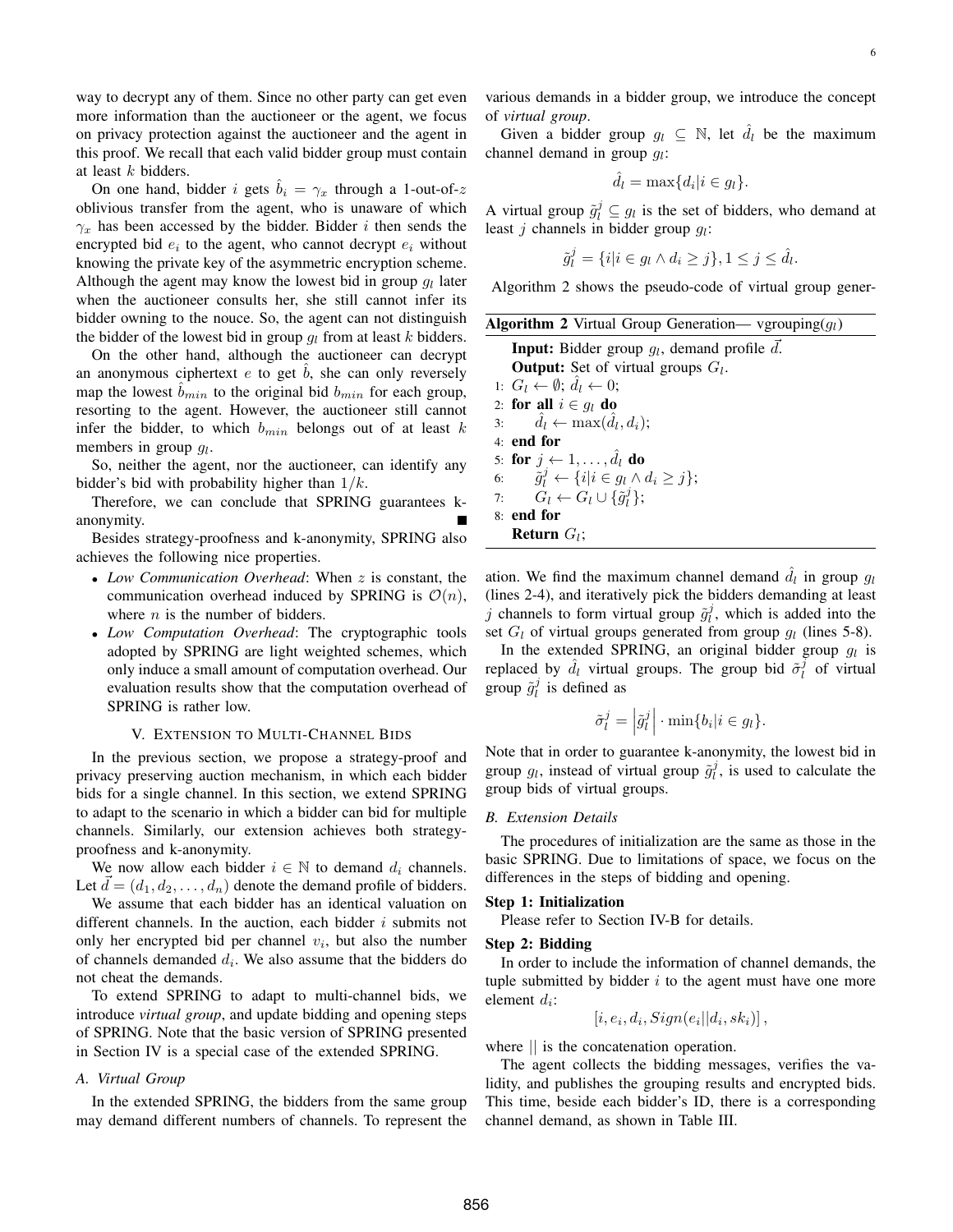TABLE III INFORMATION PUBLISHED BY THE AGENT.

| Group ID | Bidder ID & Demand                                                                                   | Encrypted Bid                  |
|----------|------------------------------------------------------------------------------------------------------|--------------------------------|
|          | $[1_1, d_{1_1}], \ldots, [1_{ g_1 }, d_{ g_1 }]$<br>$[2_1, d_{2_1}], \ldots, [2_{ g_2 }, d_{ g_2 }]$ | $e_{1,1},\ldots,e_{1, g_1 }$   |
|          |                                                                                                      | $e_{2,1},\ldots,e_{2, q_2 }$   |
| ٠        |                                                                                                      |                                |
|          |                                                                                                      |                                |
| m        | $[m_1, d_{m_1}], \ldots, [m_{ g_m }, d_{ g_m }]$                                                     | $e_{m,1}, \ldots, e_{m, q_m }$ |

## Step 3: Opening

The auctioneer is informed of the grouping result and encrypted bids from Table III published by the agent. She decrypts the encrypted bids to get  $\left\{\hat{b}_{l,1}, \hat{b}_{l,2}, \ldots, \hat{b}_{l, |g_l|}\right\}$  for each  $g_l \in \mathbb{G}$ . Resorting to the agent, the auctioneer retrieves the original value of the lowest bid  $b_l^{min}$  of each  $g_l \in \mathbb{G}$ .

The auctioneer invokes Algorithm 2 to form virtual groups:

$$
\tilde{\mathbb{G}} = \bigcup_{g_l \in \mathbb{G}} G_l.
$$

For each virtual group  $\tilde{g}_l^j \in \tilde{\mathbb{G}}$ , the auctioneer calculates the virtual group bid:

$$
\tilde{\sigma}_l^j = \left| \tilde{g}_l^j \right| \cdot b_l^{min}.
$$

Next, the auctioneer sorts all the virtual groups according to their group bids in non-increasing order:

$$
\tilde{\sigma}''_1 \ge \tilde{\sigma}''_2 \ge \ldots \ge \tilde{\sigma}''_{\sum_{g_l \in \mathbb{G}} \hat{d}_l}
$$

*.*

Auction winners  $\mathbb{W}'$  are the bidders in the top  $w' =$  $\min(c, \sum_{g_l \in \mathbb{G}} \hat{d}_l)$  virtual groups:

$$
\mathbb{W}' = \bigcup_{j=1}^{w'} g''_j,
$$

where  $g''_j$  is the *j*th highest bid virtual group. The number of channels each bidder  $i \in \mathbb{W}'$  wins is

$$
a_i = \sum_{1 \leq j \leq w' \wedge i \in g''_j} 1.
$$

Since a bidder may be in multiple virtual groups, the previous method of charging can no longer be applied. We present a new charging method as shown in Algorithm 3. In Algorithm 3, we remove all the virtual groups generated from the bidder group, to which the winning bidder *i* belongs, and sort the rest virtual groups by virtual group bid in nonincreasing order (lines 1-2). Then, for each channel *h* won by bidder *i*, we locate the virtual group in the sorted list, after which wins a channel, bidder *i* cannot win channel *h*. If such a virtual group does not exist, then channel *h* is free of charge for bidder *i*. Otherwise, the located virtual group's bid is used to calculate the charge for bidder *i* on channel *h*. The charge on channel *h* is set to  $\sigma_t^{\Delta}/|\tilde{g}_l^h|$ . The total charge for bidder *i* is the sum of charges on all the channels won (lines 3-9).

Finally, the auctioneer releases the set of winners W*′* , the channel allocation profile  $\vec{a}$ , and the charge profile  $\vec{p}$ .

Similarly, we get the following theorem.

## Algorithm 3 Charging Algorithm— charging(*i*)

|    | Input: Set of virtual groups $\ddot{G}$ and corresponding virtual                                                                                        |
|----|----------------------------------------------------------------------------------------------------------------------------------------------------------|
|    | group bids $(\tilde{\sigma}_l^j)_{\tilde{g}_l^j \in \tilde{\mathbb{G}}}$ , winner $i \in g_l$ .                                                          |
|    | <b>Output:</b> Charge $p_i$ .                                                                                                                            |
|    | 1: $\tilde{\mathbb{G}}' \leftarrow \tilde{\mathbb{G}} \setminus \left\{ \tilde{g}_l^j   1 \leq j \leq \hat{d}_l \right\};$                               |
|    | 2: Sort the virtual groups in $\mathbb{G}'$ by virtual group bid in non-                                                                                 |
|    | increasing order $\sigma_1^{\Delta} \geq \sigma_2^{\Delta} \geq \ldots \geq \sigma_{\sum_{g_k \in \mathbb{G} \wedge i \notin g_k}}^{\Delta} \hat{d}_k$ ; |
|    | 3: $p_i \leftarrow 0$ ;                                                                                                                                  |
|    | 4: for $h \leftarrow 1, \ldots, a_i$ do                                                                                                                  |
|    | 5: $t \leftarrow \min\left(c - h + 1, \sum_{g_k \in \mathbb{G} \wedge i \notin g_k} \hat{d}_k\right);$                                                   |
|    | 6: <b>if</b> $t = c - h + 1$ then                                                                                                                        |
|    | 7: $p_i \leftarrow p_i + \sigma_t^{\Delta}/ \tilde{g}_l^h ;$                                                                                             |
| 8: | end if                                                                                                                                                   |
|    | $9:$ end for                                                                                                                                             |
|    | <b>Return</b> $p_i$ ;                                                                                                                                    |

Theorem 4. *SPRING guarantees strategy-proofness and kanonymity, despite of multi-channel bids.*

Due to space limitations, proof is omitted here (Please refer to [11] for the proof).

## VI. EVALUATION

We have implemented SPRING and evaluated its performance on the efficiency of spectrum auction and overheads introduced. In this section, we present our evaluation results.

## *A. Efficiency*

In the evaluation, we measure two metrics on spectrum allocation efficiency, including channel utilization and satisfaction ratio.

- *• Channel utilization*: Channel utilization is the average number of bidders allocated to each channel.
- *• Satisfaction ratio*: Satisfaction ratio is the percentage of bidders, who get at least one channel in the auction.

We vary the number of bidders from 50 to 500, the number of channels from 5 to 50, and the terrain area from 500 meters *×* 500 meters to 2000 meters *×* 2000 meters. In each set of evaluations, we vary a factor among bidder number, channel number, and terrain area, and fix the other two. The default value for bidder number, channel number, and terrain area, is 200, 20, and 2000 meters *×* 2000 meters, respectively. The bidders are randomly distributed in the terrain area, and the interference range is set to 425 meters. In the case of multichannel demand, we randomly generate the demand of each bidder from *{*1*,* 2*,* 3*,* 4*,* 5*}*.

*1) Results on Channel Utilization:* Fig. 3 shows the evaluation results of SPRING on channel utilization.

Fig. 3(a) shows the channel utilizations achieved by SPRING, when we fix the number of channels and terrain area, and vary the number of bidders. Here we observe that, when the number of bidders is less than 200, the channel utilization of SPRING-SINGLE is lower than that of SPRING-MULTIPLE. This is because the channels are over supplied.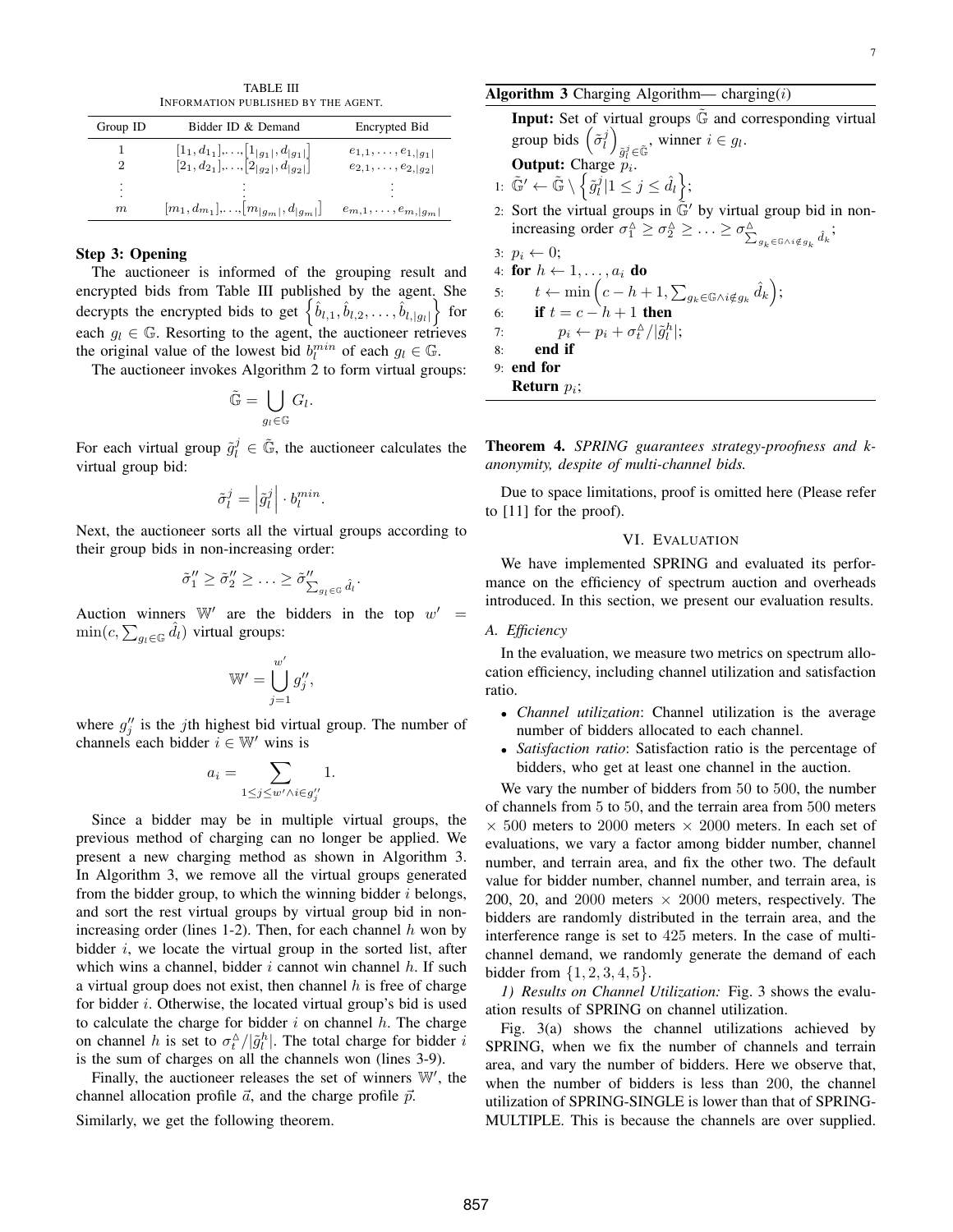

Fig. 4. Satisfaction ratios of SPRING, when bidders bid for single and multiple channels.

When we allow the bidders to demand multiple channels, the channels can be better exploited. However, with growth of the number of bidders, especially when the number of bidders is larger than or equal to 200, the channels supplied become more and more scarce compared with the number of bidders, and the competition among the bidders become more and more intense. The introduction of virtual group makes the average (virtual) group size smaller than the single-channel bid case, and thus results in a lower channel utilization.

Fig. 3(b) shows the channel utilizations achieved by SPRING, when varying the number of channels and fixing the other two factors. When the number of channels is no more than 20, SPRING-MULTIPLE has a lower channel utilization than SPRING-SINGLE, due to the smaller average (virtual) group size. However, with more than 20 channels supplied, SPRING-MULTIPLE has a higher channel utilization than SPRING-SINGLE, due to higher demands from the bidders.

Fig. 3(c) shows the case, in which we vary the size of terrain area and fix the other two factors. When the terrain area is 500 meters  $\times$  500 meters or 1000 meters  $\times$  1000 meters, most of the (virtual) groups contain only 1 or 2 bidders, thus the difference between SPRING-SINGLE and SPRING-MULTIPLE is very small. However, with the increment of terrain area, the difference between SPRING-SINGLE and SPRING-MULTIPLE on average size of (virtual) groups becomes larger and larger , resulting in the channel utilization of SPRING-MULTIPLE lower than that of SPRING-SINGLE.

*2) Results on Satisfaction Ratio:* Fig. 4 shows the evaluation results of SPRING on satisfaction ratio.

Fig. 4(a) shows the satisfaction ratio achieved by SPRING, when varying the number of bidders and fixing the other two factors. We can see that when the number of bidders is less than 200, SPRING-SINGLE's satisfaction ratio approximates to 1, meaning that almost every bidder gets a channel in the auction. With the increasing number of bidders, satisfaction ratios of both SPRING-SINGLE and SPRING-MULTIPLE decrease as a result of more interferences. SPRING-MULTIPLE always achieves a lower satisfaction ratio than SPRING-SINGLE, because SPRING-MULTIPLE allows bidders to win multiple channels, leading to the fact that more bidders cannot even obtain a single channel at all.

Fig. 4(b) shows the case, in which we vary the number of channels and fix the other two factors. We can see that 20 channels satisfy almost all bidders in the case of SPRING-SINGLE. We also find that the satisfaction ratio of SPRING-SINGLE with 10 channels is almost equal to that of SPRING-MULTIPLE with 30 channels. This is because the demands of bidders in SPRING-MULTIPLE is almost triple of that in SPRING-SINGLE, given the same number of bidders.

Fig. 4(c) shows the case, in which we vary the size of terrain area and fix the other two factors. Again, we can see that SPRING-SINGLE always has a higher satisfaction ratio than SPRING-MULTIPLE in the evaluation.

#### *B. Overhead*

We implement SPRING using JavaSE-1.7 with packages java.security and javax.crypto, and use RSA with modulus of 1024 bits to do encryption/decryption and digital signature/verfication. Bidders can choose one out of 1000 predefined bids in the auction, and get 128 bits of order-preservingencrypted value through oblivious transfer with the agent. The running environment is *Intel(R) Core(TM) i7* 2.67GHz and Windows 7.

Fig. 5(a) shows the computation overhead of the agent, the auctioneer, and each bidder, as a function of the number of bidders. We can see that the computation overhead is mainly